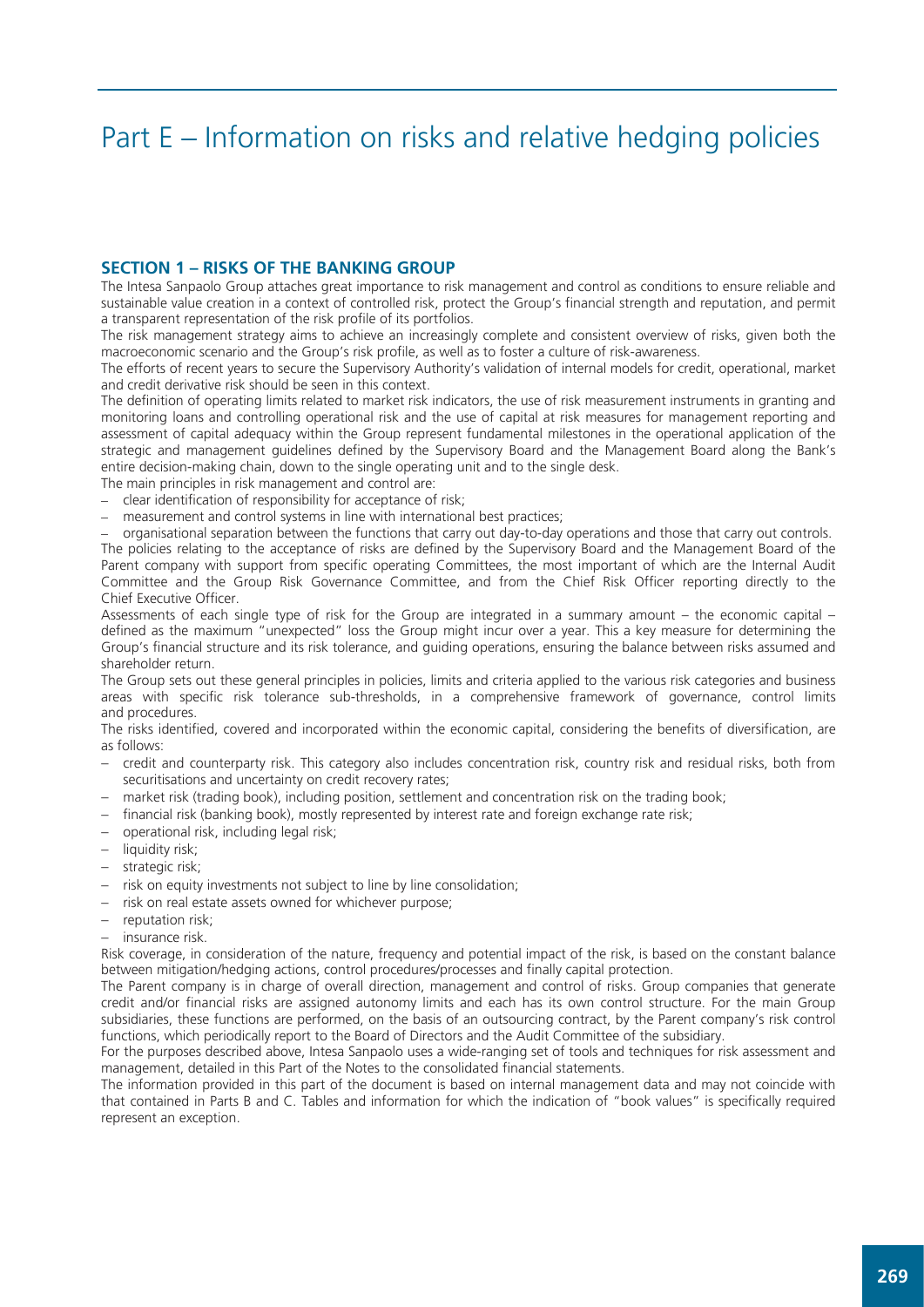## Other risks

In addition to credit, market, operational and insurance risks, discussed in detail in the following paragraphs, the Group has also identified and monitors the following other risks.

#### Strategic risk

The Intesa Sanpaolo Group defines current or prospective strategic risk as risk associated with a potential decrease in profits or capital due to changes in the operating context, misguided company decisions, inadequate implementation of decisions, or an inability to react sufficiently to changes in the competitive scenario.

The Group's response to strategic risk is represented first and foremost by policies and procedures that call for the most important decisions to be deferred to the Supervisory Board and the Management Board, supported by a current and forward-looking assessment of risks and capital adequacy. The high degree to which strategic decisions are made at the central level, with the involvement of the top corporate governance bodies and the support of various company functions, ensures that strategic risk is mitigated.

An analysis of the definition of strategic risk leads to the observation that this risk is associated with two distinct fundamental components:

- a component associated with the possible impact of misguided company decisions and an inability to react sufficiently to changes in the competitive scenario: this component does not require capital, but is one of the risks mitigated by the ways in which, and the levels at which, strategic decisions are reached, where all significant decisions are always supported by ad hoc activities aimed at identifying and measuring the risks implicit in the initiative;
- − the second component is more directly related to business risk; in other words, it is associated with the risk of a potential decrease in profits as a result of the inadequate implementation of decisions and changes in the operating context. This component is handled not only by using systems for regulating company management, but also via specific internal capital, determined according to the Variable Margin Volatility (VMV) approach, which expresses the risk arising from the business mix of the Group and its business units.

Strategic risk is also assessed as part of stress tests based on a multiple-factor model that describes the relations between changes in the economic scenario and the business mix resulting from planning hypotheses.

#### Reputation risk

The Intesa Sanpaolo Group attaches great importance to reputation risk, namely the current and prospective risk of a decrease in profits or capital due to a negative perception of the Bank's image by customers, counterparties, shareholders, investors and supervisory authorities.

The Group has adopted and published a Code of Ethics that sets out the basic values to which it intends to commit itself and enunciates the principles of conduct for dealings with all stakeholders (customers, employees, suppliers, shareholders, the environment and, more generally, the community) with objectives more ambitious than those required by mere compliance with the law. On the subject of customer relations, it should be recalled that the Group has set up a systematic dialogue process. It has also issued voluntary conduct policies (environmental policy and arms industry policy) and adopted international principles (UN Global Compact, UNEP FI, Equator Principles) aimed at pursuing respect for the environment and human rights.

The Group also provides effective governance for compliance risk as a prerequisite for mitigating reputation risk.

There has been a particular focus on financial advisory services for customers, for which the MiFID Directive was taken as an opportunity to update the entire marketing process and associated controls.

Accordingly, the Group has reinforced its longstanding general arrangement, which calls for the adoption of processes supported by quantitative methods for managing the risk associated with customers' investments in accordance with a broad interpretation of the law with the aim of safeguarding customers' interests and the Group's reputation.

This has allowed assessments of adequacy during the process of structuring products and rendering advisory service to be supported by objective assessments that contemplate the true nature of the risks borne by customers when they undertake derivative transactions or subscribe for financial investments.

More in particular, the marketing of financial products is also governed by specific advance risk assessment policies from the standpoint of both the Bank (along with risks, such as credit, financial and operation risks, that directly affect the owner) and the customer (sustainability in terms of risk to return ratio, flexibility, concentration, consistency with objectives and risk tolerance profiles, and knowledge and awareness of the products and services offered).

#### Risk on owned real-estate assets

The risk on owned real-estate assets may be defined as risk associated with the possibility of suffering financial losses due to an unfavourable change in the value of such assets and is thus included in the category of banking book financial risks. Real estate management is highly centralised and represents an investment that is largely intended for use in company operations. The degree of risk in the portfolio of owned properties is represented by using a VaR-type model based on indices of mainly Italian real estate prices, which is the main type of exposure associated with the Group's property portfolio.

## The Basel 2 Project

In 2007, Intesa Sanpaolo launched the "Basel 2 Project" to prepare the Group for the adoption of advanced approaches, building on the pre-merger experience of Intesa and Sanpaolo IMI. In 2008, the Intesa Sanpaolo Group began the approval process for their adoption.

With regard to credit risks, a "first scope" of Group entities that use approaches based on internal models was identified. For this scope, the Group secured permission to use the IRB Foundation approach for the Corporate segment, effective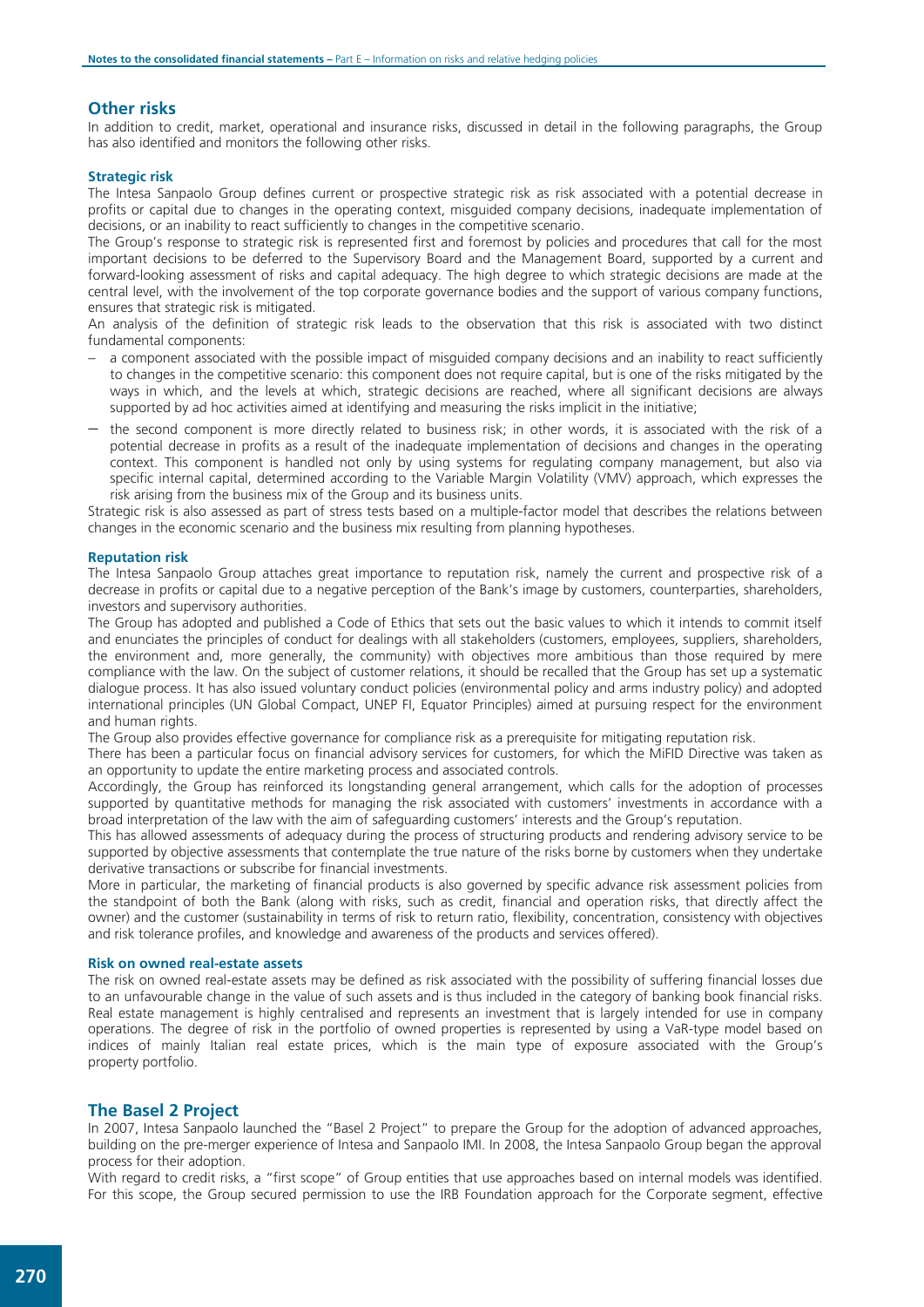from the report as at 31 December 2008. In 2009, the Group initiated a process of expanding the scope of application of internal models by securing permission for the use of the IRB Foundation approach by network banks belonging to the former Cassa di Risparmio di Firenze Group (effective from the report as at 31 December 2009) and to Intesa Sanpaolo Bank Ireland (effective from the report as at 31 March 2010) and also submitted a petition to launch the procedure for the international subsidiaries CIB Bank and VUB Banka and the Italian Banca IMI. In 2008, the Group implemented rating models and credit processes for the SME Retail and Retail segments (residential mortgages), and in 2009 it completed development of the LGD (Loss Given Default) model, which will allow for the adoption in the first half of 2010 of the IRB approach for the Retail Mortgage segment, followed by the adoption of the IRB approach for the SME Retail segment and the advanced IRB approach for the Corporate segment.

The Group is also proceeding with development of the rating models for the other segments and the extension of the scope of companies for their application in accordance with the gradual roll-out plan for the advanced approaches presented to the Supervisory Authority.

With regard to operational risk, it should be noted that the Group obtained permission, effective from the report as at 31 December 2009, to use the Advanced AMA Approach (internal model) to determine the associated capital requirement on an initial scope that includes the banks and companies of the Banca dei Territori Division (except network banks belonging to Cassa di Risparmio di Firenze Group excluding Casse del Centro), Leasint, Eurizon Capital and VUB Banka. The remaining companies, which currently employ the Standardised approach, will gradually migrate to the Advanced approaches beginning in 2010.

Furthermore, in 2009 the Group presented its second Internal Capital Adequacy Assessment Process Report as a "class 1" banking group, according to Bank of Italy classification, based on the extensive use of internal methodologies for the measurement of risk, internal capital and total capital available.

As part of its adoption of Basel 2, the Group publishes information concerning capital adequacy, exposure to risks and the general characteristics of the systems aimed at identifying, monitoring and managing them in a document entitled "Basel 2 - Pillar 3" or simply "Pillar 3".

The document is published on the website each quarter, as Intesa Sanpaolo is among the groups that have adopted IRB and/or AMA approaches for credit and operational risk, at the address: group.intesasanpaolo.com.

## The internal control system

To ensure a sound and prudent management, Intesa Sanpaolo combines business profitability with an attentive riskacceptance activity and an operating conduct based on fairness.

Therefore, the Bank, in line with legal and supervisory regulations in force and consistently with the Code of conduct of listed companies, has adopted an internal control system capable of identifying, measuring and continuously monitoring the risks typical of its business activities.

Intesa Sanpaolo's internal control system is built around a set of rules, procedures and organisational structures aimed at ensuring compliance with Company strategies and the achievement of the following objectives:

- − the effectiveness and efficiency of Company processes;
- − the safeguard of asset value and protection from losses;
- reliability and integrity of accounting and management information;
- transaction compliance with the law, supervisory regulations as well as policies, plans, procedures and internal regulations;

The internal control system is characterised by a documentary infrastructure (regulatory framework) that provides organised and systematic access to the guidelines, procedures, organisational structures, and risks and controls within the business, incorporating both the Company policies and the instructions of the Supervisory Authorities, and provisions of law, including the principles laid down in Legislative Decree 231/2001 and Law 262/2005.

The regulatory framework consists of "Governance Documents" that oversee the operation of the Bank (Articles of Association, Code of Ethics, Group Regulations, Authorities and powers, Policies, Guidelines, Function charts of the Organisational Structures, Organisational Models, etc.) and of more strictly operational regulations that govern business processes, individual operations and the associated controls.

More specifically, the Company rules set out organisational solutions that:

- ensure sufficient separation between the operational and control functions and prevent situations of conflict of interest in the assignment of responsibilities;
- are capable of adequately identifying, measuring and monitoring the main risks assumed in the various operational segments;
- enable the recording, with an adequate level of detail, of every operational event and, in particular, of every transaction, ensuring their correct allocation over time;
- − guarantee reliable information systems and suitable reporting procedures for the various managerial levels assigned the functions of governance and control;
- − ensure the prompt notification to the appropriate levels within the business and the swift handling of any anomalies found by the business units and the control functions.

The Company's organisational solutions also enable the uniform and formalised identification of responsibilities, particularly in relation to the tasks of controlling and correcting the irregularities found.

At the Corporate Governance level, Intesa Sanpaolo has adopted a dual governance model, in which the functions of control and strategic management, performed by the Supervisory Board, are separated from the management of the Company's business, which is exercised by the Management Board in accordance with the provisions of art. 2409-octies and subsequent of the Italian Civil Code and art. 147-ter and subsequent of the Consolidated Law on Finance.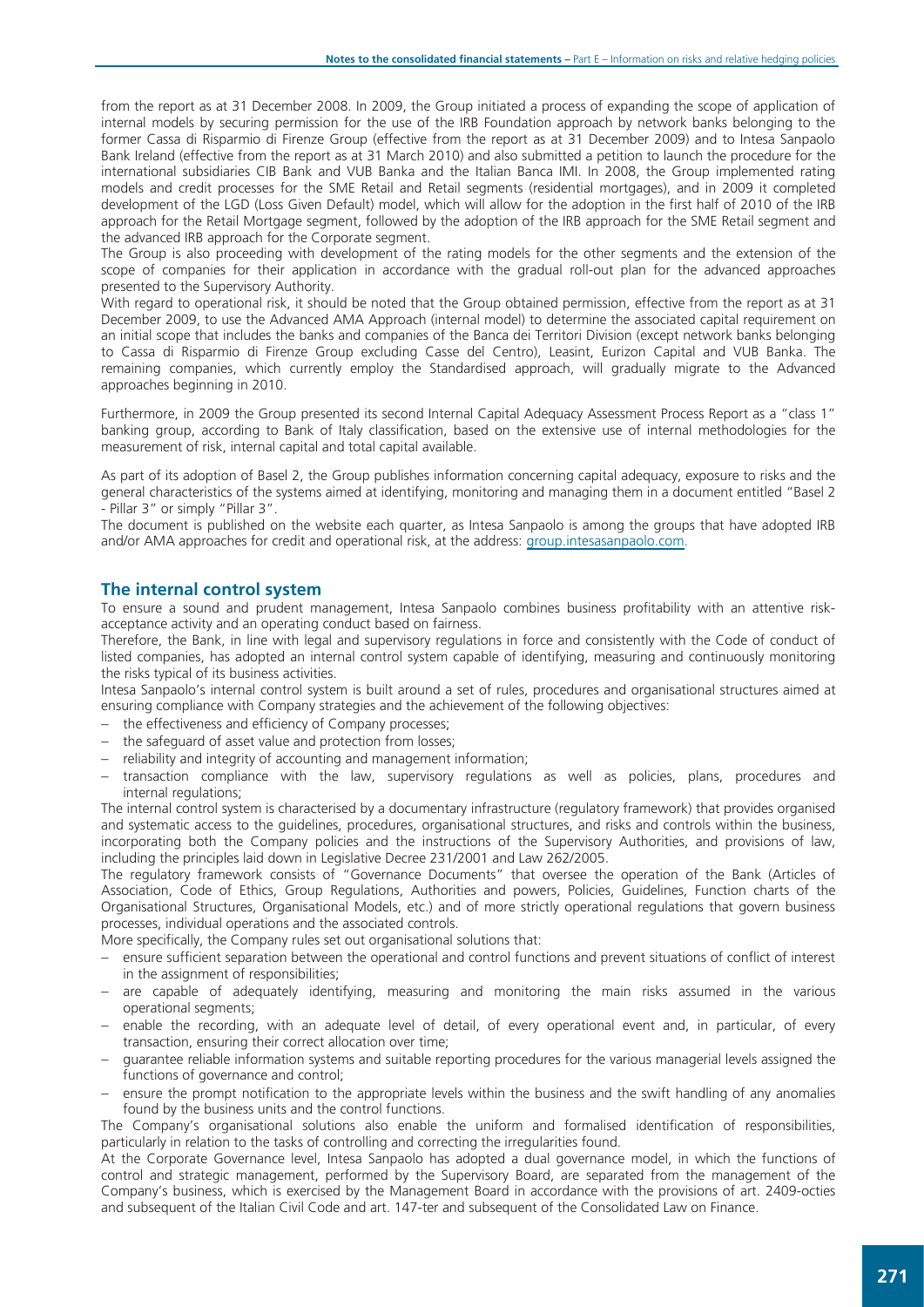The Supervisory Board has established an internal Control Committee that proposes, advises and enquires on matters regarding the internal control system, risk management and the accounting and IT system. The Committee also performs the duties and tasks of a Surveillance Body pursuant to Legislative Decree 231/2001 on the administrative responsibility of companies, supervising operations and compliance with the Organisational, Management and Control Model adopted by the Bank.

From a more strictly operational perspective the Bank has identified the following macro types of control:

- − line controls, aimed at ensuring the correct application of day-to-day activities and single transactions. Normally, such controls are carried out by the productive structures (business or support) or incorporated in IT procedures or executed as part of back office activities;
- − risk management controls, which are aimed at contributing to the definition of risk management methodologies, at verifying the respect of limits assigned to the various operating functions and at controlling the consistency of operations of single productive structures with assigned risk-return targets. These are not normally carried out by the productive structures;
- compliance controls, made up of policies and procedures which identify, assess, check and manage the risk of noncompliance with laws, Supervisory authority measures or self-regulating codes, as well as any other rule which may apply to the Bank;
- − internal auditing, aimed at identifying anomalous trends, violations of procedures and regulations, as well as assessing the overall functioning of the internal control system. It is performed by different structures which are independent from productive structures.

The internal control system is periodically reviewed and adapted in relation to business development and the reference context.

As a consequence, Intesa Sanpaolo's control structure is in compliance with the instructions issued by the Supervisory Authorities. Indeed, alongside an intricate system of line controls involving all the function heads and personnel, a Chief Risk Officer area has been established specifically dedicated to second level controls that incorporates both units responsible for the control of risk management (in particular, the Risk Management Department, Credit Quality Monitoring, and Internal Validation in accordance with Basel 2), and the management of compliance controls (Compliance Department). Also reporting to the Chief Risk Officer is the Legal Affairs Department, which monitors and controls the legal risk of Intesa Sanpaolo and its Group.

There is also a dedicated Internal Auditing Department, which reports directly to the Chairman of the Management Board and to the Chairman of the Supervisory Board, and is also functionally linked to the Control Committee.

## The Compliance Department

The governance of compliance risk is of strategic importance to the Intesa Sanpaolo Group as it considers compliance with the regulations and fairness in business to be fundamental to the conduct of banking operations, which by nature is founded on trust.

Non-compliance risk is managed by the Compliance Department, established in June 2008 in accordance with the regulations issued by the Bank of Italy on 10 July 2007 and the provisions of the Joint regulations issued by Consob and the Bank of Italy on 29 October 2007. The Compliance Department reports to the Chief Risk Officer.

In the first few months of 2009, Intesa Sanpaolo's Management Board and Supervisory Board approved the Compliance Guidelines, which incorporate the Group's Compliance Model. These Guidelines identify the responsibilities and macro processes for compliance, aimed at mitigating the risk of non-compliance through a joint effort by all the company functions. The Compliance Department is responsible, in particular, for overseeing the guidelines, policies and methodologies relating to the management of compliance risk. The Compliance Department, including through the coordination of other corporate functions, is also responsible for the identification and assessment of the risks of noncompliance, the proposal of the functional and organisational measures for their mitigation, the assessment of the company's bonus system, the pre-assessment of the compliance of innovative projects, operations and new products and services, the provision of advice and assistance to the governing bodies and the business units in all areas with a significant risk of non-compliance, the monitoring, including through the use of information provided by the Internal Auditing Department, of ongoing compliance, and the promotion of a corporate culture founded on the principles of honesty, fairness and respect for the spirit and the letter of the rules.

The Compliance Department submits periodic reports to Corporate Bodies on the adequacy of compliance control. On an annual basis, these reports include an identification and assessment of the primary non-compliance risks to which the Group is exposed and a schedule of the associated management measures, and on a semi-annual basis they include a description of the activities performed, critical issues noted, and remedies identified. A specific notice is given when events of particular significance occur. A supplemented report is also periodically presented to the competent Corporate Bodies. This support is drafted by units charged with second-tier controls and aims to provide a comprehensive overview of the Group's supervision of operational and reputation risk. The document, the preparation of which also involves the use of information provided by the Internal Auditing Department, draws attention to the most critical areas and the state of progress of activities aimed at mitigating the risks identified.

The Compliance Guidelines call for the adoption of two distinct models in relation to direction and control of the Group. These models are organised in such a way as to account for the Intesa Sanpaolo Group's structure in operational and territorial terms. In particular:

- − compliance supervision activities for specifically identified Network Banks and Italian Companies whose operations show a high degree of integration with the Parent company are centralised with the Compliance Department;
- for the other companies, specifically identified on the basis of the existence of a legal obligation or their material nature, as well as for Foreign Branches, an internal compliance function is established and a local Compliance Officer is appointed. In functional terms, the Compliance Officer reports to the Compliance Department and is assigned compliance responsibilities.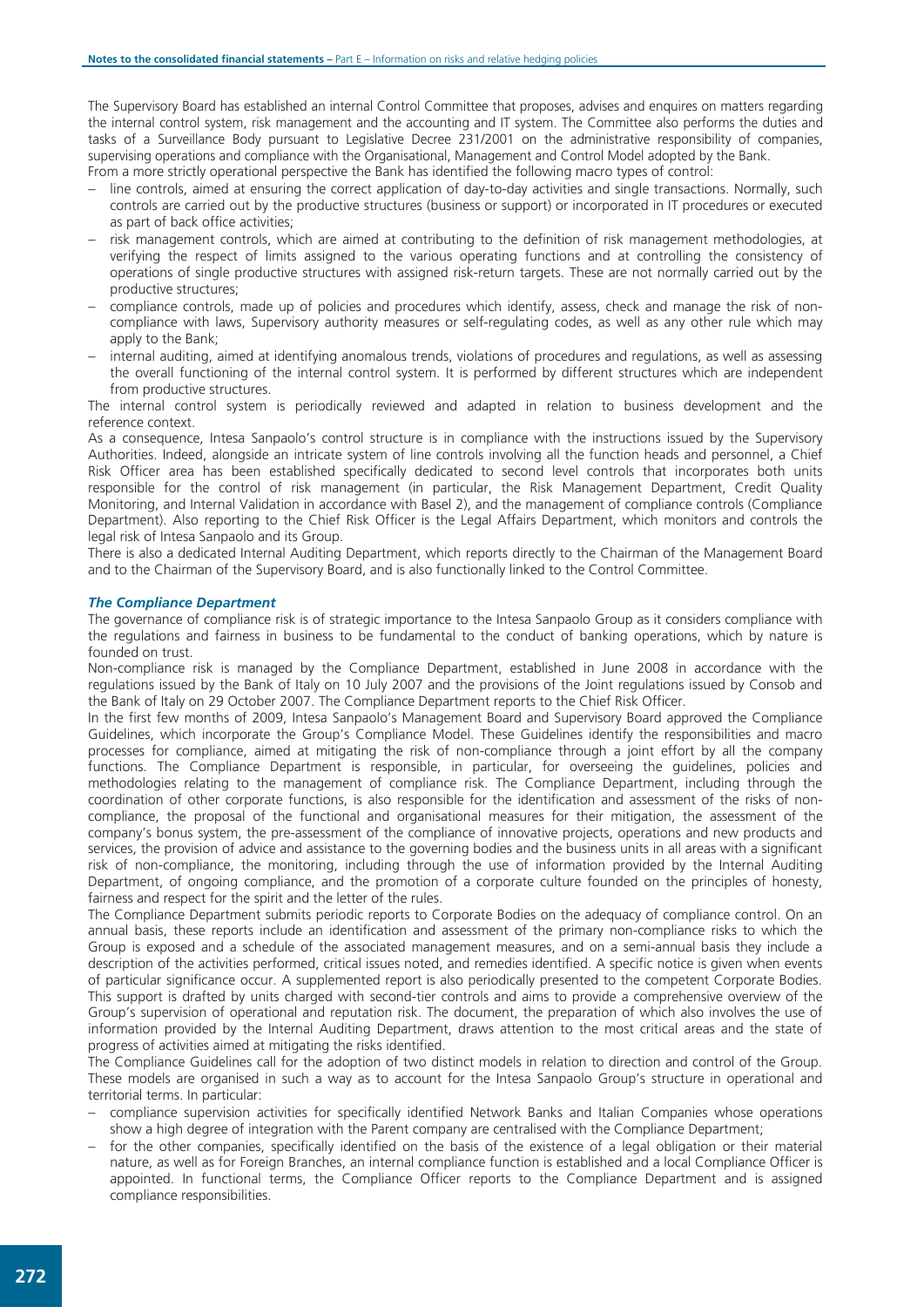The activities carried out during the year concentrated on the regulatory areas considered to be the most significant in terms of compliance risk. In particular:

- the process of bringing the financial intermediation and investment services area into compliance with the MiFID Directive continued to be supervised. As required by the implementing regulations issued by Supervisory Authorities and on the basis of specific requests from Authorities, this process involved changes to governance and organisational systems consisting of drafting policies, processes and procedures, with a particular focus on supervision of conflicts of interest and personal transactions; compliance activities also involved launching the required training initiatives, clearing new products and services and monitoring customer transactions in order to prevent market abuse;
- further effort was dedicated to projects aimed at enhancing the supervision of the Group's Italian and foreign companies in the area of embargoes and the prevention of money laundering. In detail, these involved coordinating organisational, IT and training activities aimed at implementing the Third European Directive. Proper maintenance of the Single Electronic Archive also continued to be monitored and suspicious transactions analysed and assessed for reporting to the competent Authorities;
- legislative developments in the areas of banking products and services were monitored, with a particular focus on the issue of transparency and usury. Rules, procedures and operational practices were established to prevent violations or infractions of applicable rules governing such products and services in order to ensure that support and guidance are provided to business units with the aim of guaranteeing that consumer-protection provisions are properly managed;
- a specific project was launched with the aim of enhancing supervision of compliance risks affecting the insurance segment in terms of both the Group's product companies and distribution networks;
- the Organisational, Management and Control Model pursuant to Legislative Decree 231/2001 was overseen by verifying its compliance with the Company regulations, updating it to take into account the new offences, and coordinating the training activities and the verification of its proper implementation;
- controls of company processes functional to certification by the Manager responsible for preparing the Company's financial reports in accordance with art. 154-bis of the Consolidated Law on Finance continued and assurance activities were enhanced according to a risk-based approach.

## The Internal Auditing Department

With regard to Internal Auditing activities, the Internal Auditing Department is responsible for ensuring the ongoing and independent surveillance of the regular progress of the Bank's operations and processes for the purpose of preventing or identifying any anomalous or risky behaviour or situation, assessing the functionality of the overall internal control system and its adequacy in ensuring the effectiveness and efficiency of company processes, the safeguarding of asset value and loss protection, the reliability and completeness of accounting and management information, and the compliance of transactions with the policies set out by the Company's administrative bodies and internal and external regulations.

Furthermore, it provides consulting to the Bank's and the Group's departments, also through participation in projects, for the purpose of adding value and improving the effectiveness of control, risk management and organisation governance processes.

The Internal Auditing Department uses personnel with the appropriate professional skills and expertise and ensures that its activities are performed in accordance with international best practice and standards for internal auditing established by the Institute of Internal Auditors (IIA).

The Internal Auditing Department has a structure and a control model which are organised consistently with the divisional model of Intesa Sanpaolo and the Group.

During the year, the auditing was performed directly for the Parent company and for the Banche dei Territori, and also for a limited number of other subsidiaries with an outsourcing contract. For the other Group companies second level controls were conducted (indirect surveillance).

Supervision activity was conditioned to an especially significant degree by the delicate economic scenario. Consequently, also in accordance with instructions issued by the Control Committee and Top Management, verifications were aimed at monitoring the evolution of the risks associated with credit quality, financial operations, the Group's investment banking and other international activities.

Direct surveillance was carried out in particular through:

- the control of the operational processes of network and central structures, with verifications, also through on-site interventions, on the functionality of line controls in place, of risk management, of the respect of internal and external regulations, of the reliability of operational structures and delegation mechanisms, of correctness of available information in the various activities and of their adequate use with free and independent access to functions data and documentation and application of adequate tools and methodologies;
- the surveillance, via distance monitoring integrated by on-site visits, of the credit origination and management process, verifying its adequacy with respect to the risk control system and the functioning of measurement mechanisms in place;
- the surveillance of the process for the measurement, management and control of the Group's exposure to market, counterparty, operational and credit risks, periodically reviewing the internal validation of the models and the ICAAP process developed for Basel 2 and the Prudential Supervisory regulations;
- the valuation of adequacy and effectiveness of information technology system development and management processes, to ensure their reliability, security and functionality;
- the surveillance, also via on-site visits, of the processes related to financial operations and the adequacy of related risks control systems;
- the control of compliance with the behavioural rules and of the correctness of procedures adopted on investment services as well as compliance with regulations in force with respect to the separation of the assets of customers;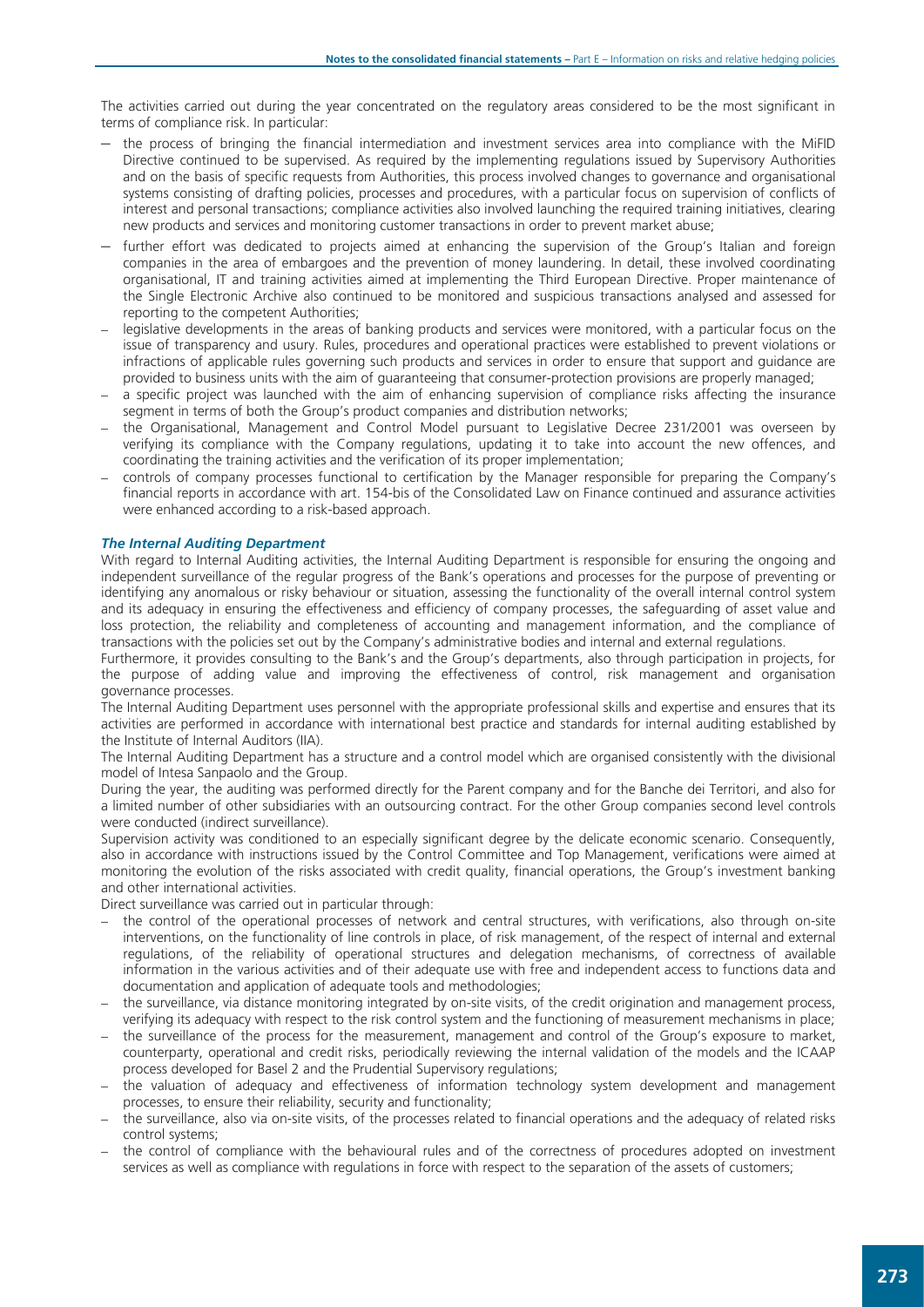– the verification of the operations performed by foreign branches, with interventions by internal auditors both local and from the Head Office.

During the year the Internal Auditing Department also ensured the supervision of all the main development projects paying particular attention to control mechanisms in the Bank's models and processes and, in general, to the efficiency and the effectiveness of the control system established within the Group.

Indirect surveillance was conducted via direction and functional coordination of the Auditing structures in subsidiaries, for the purpose of ensuring control consistency and adequate attention to the different types of risks, also verifying the effectiveness and efficiency levels under both the structural and operational profile. Direct reviews and verification interventions were also conducted.

In conducting its duties, the Internal Auditing Department used methodologies for the preliminary analysis of risks in the various areas. Based on the assessments made and on the consequent priorities, the Internal Auditing Department prepared and submitted an Annual Intervention Plan for prior examination to the Control Committee, the Management Board and the Supervisory Board, on the basis of which it conducted its activities during the year, completing the scheduled audits.

Any weak points have been systematically notified to the Departments involved for prompt improvement actions which are monitored by follow-up activities.

The valuations of the internal control system deriving from the checks have been periodically transmitted to the Control Committee, to the Management Board and to the Supervisory Board which request detailed updates also on the state of solutions under way to mitigate weak points; furthermore, the most significant events have been promptly signalled to the Control Committee.

A similar approach is used with respect to the responsibilities of administrative bodies pursuant to Legislative Decree 231/01 for the Control Committee, as Surveillance body.

Finally, the Internal Auditing Department ensured constant assessment of its own efficacy and efficiency in line with the internal "quality assurance and improvement" plan drafted in accordance with the recommendations of international standards for professional practice.

## Certification as required by art. 154-bis of the Consolidated Law on Finance

As required by art. 154-bis of the Consolidated Law on Finance, the delegated management bodies and the Manager responsible for preparing the Company's financial reports must issue a specific report annexed to the financial statements in which it is certified that the administrative and accounting procedures were adequate and effectively applied during the period, the Company's accounting documents match the contents of accounting books and records, the documents are suitable to providing a true and fair view of the assets, liabilities, profit or loss and financial position of the Company and the set of companies included in the scope of consolidation, and the analysis of the Group's performance and results presented in the Report on operations is reliable, along with a description of the main risks and uncertainties to which the Group is exposed.

Intesa Sanpaolo has established a governance and control system that is appropriate to monitoring the risks typical of the company and the Group on an ongoing basis. In detail, the internal control system for accounting and financial information is supervised by the Manager responsible for preparing the Company's financial reports in accordance with the Company Regulations "Guidelines for administrative and financial governance".

The monitoring of the quality of accounting and financial information is based on a joint review of:

- organisational and control arrangements, conducted according to a review plan aimed at providing an ongoing assessment of the adequacy and effective application of the administrative and accounting procedures for managing the data required for a true and fair view of the Group's assets, liabilities, profit or loss and financial position in financial statement documents and all other financial disclosures, including, in particular, the Pillar III public disclosure document; to the extent functional to documenting the quality of accounting data streams, monitoring extends not only to administrative and accounting processes, narrowly defined, but also to guidance and control processes (planning, management control, risk control), business processes (credit, finance, etc.), support processes (operations) and governance rules for the technological infrastructure and applications that support the management of administrative and accounting procedures;
- the completeness and consistency of information disclosed to the market by enhancing ordinary internal communications processes through the regular acquisition of a structured, organised system of information streams by the Manager responsible for preparing the Company's financial reports; the functions of the Parent company and its subsidiaries regularly give notice of events material to accounting and financial information, particularly as regards the primary risks and uncertainties to which they are exposed, while also facilitating ongoing relations with the units that the Manager responsible for preparing the Company's financial reports asks to conduct any further inquiries in a timely manner.

The Manager responsible for preparing the Company's financial reports, aided by the Administrative and Financial Governance Unit, has identified the scope of the subsidiaries viewed as material to financial information on the basis of their respective contributions to captions of the consolidated income statement and balance sheet and assessments of business complexity and underlying risk types. He then defined the schedule of the work to be done on the Group in connection with legal obligations – the preparation of procedures and management of review activities – taking care to ensure that development was oriented in accordance with the principles enunciated in the Regulations entitled "Guidelines for administrative and financial governance" and that the application of control approaches was fully consistent with the reference methods used, which reflect international standards derived from the COSO and COBIT Framework<sup>1</sup>, to ensure that the review process and assessment criteria were applied homogeneously to Group companies.

 1 The COSO Framework was prepared by the Committee of Sponsoring Organizations of the Treadway Commission, the U.S. organisation dedicated to improving the quality of financial reporting through ethical standards and an effective system for corporate governance and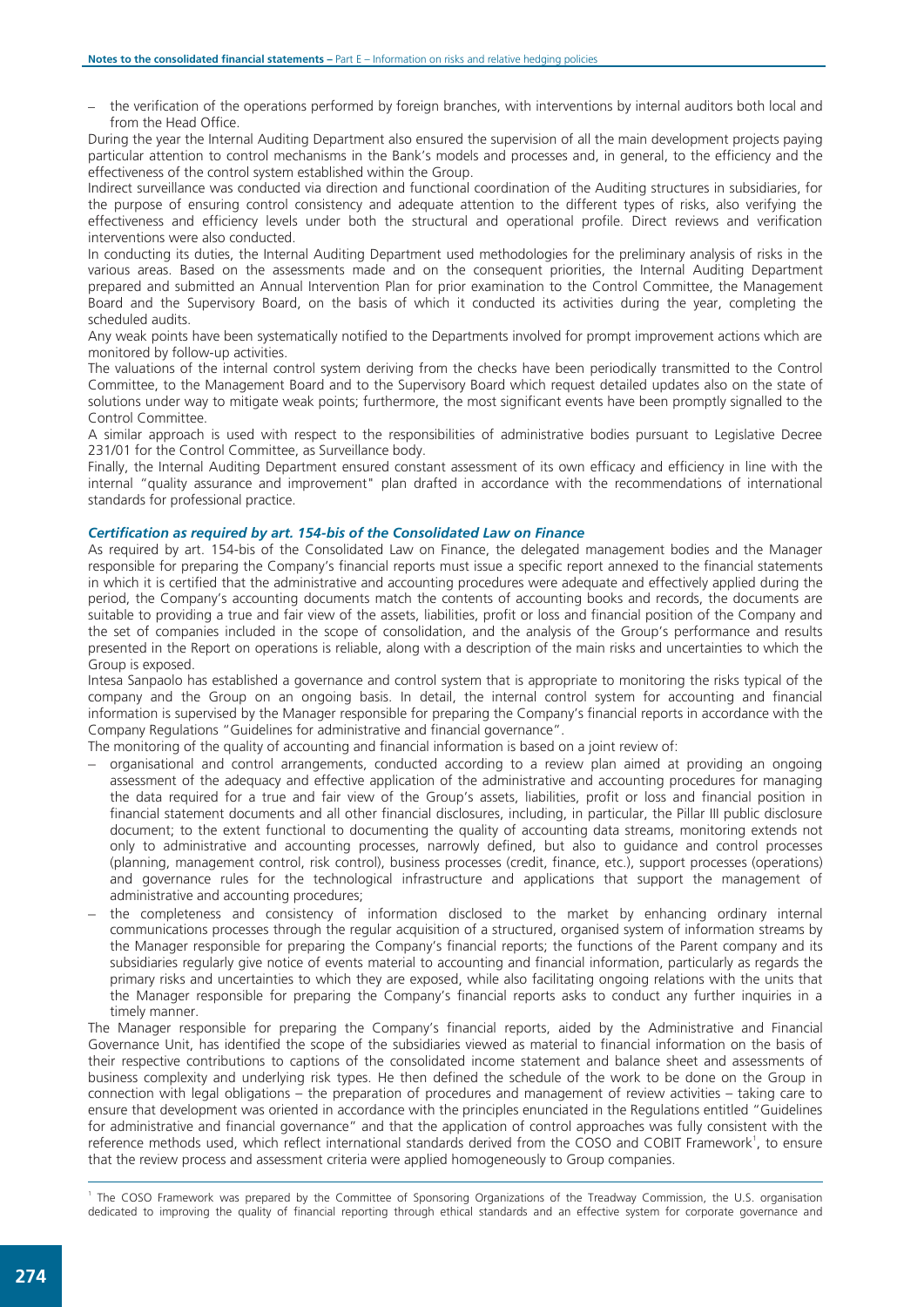In particular, evidence provided by Internal Auditing Departments is used to determine whether there is an adequate internal control system at corporate level to reduce the risk of errors or incorrect conduct. This is achieved through the verification of elements such as adequate governance systems, conduct standards based on ethics and integrity, effective organisational structures, clear attribution of powers and responsibilities, adequate risk policies, personnel disciplinary systems, effective codes of conduct and fraud prevention systems.

Verification of the adequacy and actual application of administration and accounting procedures and of governance rules for the IT infrastructure and applications is carried out partly according to specific methodologies derived from auditing standards supervised by the Manager responsible for preparing the Company's financial reports and dedicated departments, and partly based on evidence provided by the Internal Auditing Department and other control departments, with a view to maximising organisational synergies.

After completing this process, each Company then produced a Report on the internal control system functional to financial reporting, which was enhanced and completed in concert with the Parent company's Administrative and Financial Governance Unit before being formally sent to the Manager responsible for preparing the Company's financial reports. These Reports, presented as part of the periodic information provided to each company's supervisory bodies, were drafted to include:

- the outcome of reviews of processes sensitive to financial information by the control functions that support the review plan set by the Manager responsible for preparing the Company's financial reports (local Administrative and Financial Governance, Internal Audit and Compliance Units);
- material information included in the data streams transmitted by the companies, remarks formulated by the management for the Manager responsible for preparing the Company's financial reports and any suggestions made by the independent auditors in the conduct of their engagements.
- The Report on the internal control system functional to financial reporting includes:
- information concerning the company's overall situation and financial information control system;
- the scope of the audit plan carried out in the performance of administrative and accounting procedures and the governance rules for the technology and applications that support it;
- a summary and detailed breakdown of the reviews conducted and the anomalies detected, with a precise indication of measures aimed at restoring the full functionality of controls.

Once the evaluation process for administrative and accounting procedures at the level of the Parent Company and subsidiaries has been completed, the Administrative and Financial Governance Unit drafts a Group report in which:

- an account is given of the state of application of the administrative and financial governance model adopted by the Group and the primary initiatives promoted by the Manager responsible for preparing the Company's financial reports during the year aimed at constantly enhancing the administrative and accounting system;
- further information is provided concerning the anomalies detected, including an indication of risk, the affected captions of the income statement and balance sheet, the accounts that could be impacted, and compensatory controls with a mitigating effect with the aim of filling gaps in terms of the values and information represented at the consolidated level;
- an overarching judgment is expressed, considering both the information provided during the period by the Parent company's functions and the subsidiaries and the opinions stated by management and of any suggestions made by the independent auditors.

Following completion of the reviews conducted during the year to express an opinion of the adequacy and effective application of controls of administrative and accounting procedures and technology and application governance rules, the reliability of the internal control system for accounting and financial information is confirmed.

However, the fact that administrative and accounting procedures are suitable to providing an accurate representation of the assets, liabilities, profit or loss and financial position of the Bank and Group in the financial statements does not mean that there is no room for improvement, which is then the object of measures taken by the interested units and the supervision provided by the Manager responsible for preparing the Company's financial reports without any interruption of the working process.

The information was presented to the Control Committee, to the Management Board and to the Supervisory Board in relation to their respective spheres of competence.

The work done provided the basis for the Managing Director – CEO and Manager responsible for preparing the Company's financial reports to issue the certifications required by art. 154-bis of Legislative Decree 58/98 with respect to the 2009 Annual Report, in accordance with the model established by the Consob Regulation (Annex 3c-ter to the Issuers Regulation).

#### Subsidiaries incorporated and subject to the laws of non-EU member states

As is common knowledge, Consob, in accordance with Law 262/2005 governing the protection of savings and the regulation of financial markets, has set certain conditions for the listing of companies that control companies incorporated and subject to the laws of non-EU member states (art. 36 Market Regulation).

In connection with this provision, the "material" companies to be included in the scope of compulsory monitoring in accordance with art. 36 of the Market Regulation for 2009 have been identified through a structured process of quantitative analysis of their individual contributions to the captions of the consolidated income statement and balance sheet and of qualitative assessments aimed at determining the level of complexity of the processes of generating financial information resulting from the specific nature of their businesses and the contexts in which they operate. Obligations for "material" companies were duly discharged with respect to requirements that:

 $\overline{a}$ organisation. The COBIT Framework - Control Objectives for IT and related technology is a set of rules prepared by the IT Governance Institute, the U.S. organisation whose aim is to define and improve the standards of corporate IT.